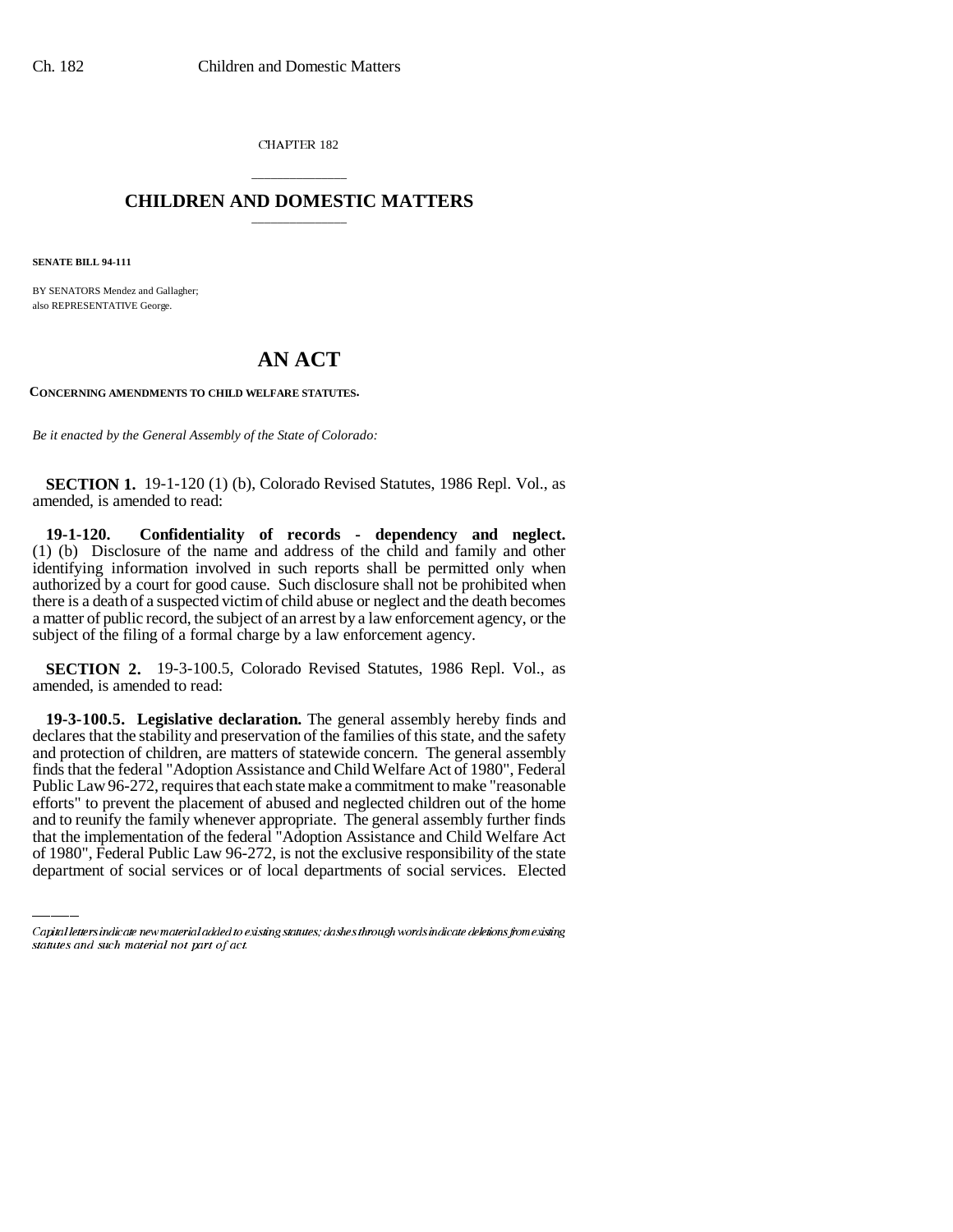Children and Domestic Matters Ch. 182

officials at the state and local levels must ensure that resources and services are available through state and local social services agencies and through the involvement of the resources of public and private sources. Judges, attorneys, and guardians ad litem must be encouraged to take independent responsibility to ensure that "reasonable efforts" have been made in each case. Therefore, in order to carry out the requirements addressed in this section, and to decrease the need for out-of-home placement, the general assembly shall define "reasonable efforts" and identify the services and processes which must be in place to ensure that "reasonable efforts" have been made. THE GENERAL ASSEMBLY SHALL PROVIDE THAT "REASONABLE EFFORTS" ARE DEEMED TO BE MET WHEN A COUNTY OR CITY AND COUNTY PROVIDES SERVICES IN ACCORDANCE WITH SECTION 19-3-208.

**SECTION 3.** 19-3-101 (1), Colorado Revised Statutes, 1986 Repl. Vol., as amended, is amended to read:

**19-3-101. Definitions.** As used in this article, unless the context otherwise requires:

(1) "Reasonable efforts" means the exercise of diligence and care throughout the state of Colorado for children who are in out-of-home placement, or are at imminent risk of out-of-home placement, to provide, purchase, or develop the supportive and rehabilitative services to the family which THAT are required both to prevent unnecessary placement of children outside of such children's homes and to foster, whenever appropriate, the reunification of children with the families of such children. SERVICES PROVIDED BY A COUNTY OR CITY AND COUNTY IN ACCORDANCE WITH SECTION 19-3-208 ARE DEEMED TO MEET THE REASONABLE EFFORT STANDARD DESCRIBED IN THIS SUBSECTION (1). Nothing in this subsection (1) shall be construed to conflict with federal law.

**SECTION 4.** 19-3-208 (1), 19-3-208 (2) (c), and the introductory portion to 19-3-208 (2) (d), Colorado Revised Statutes, 1986 Repl. Vol., as amended, are amended to read:

**19-3-208. Services - county required to provide - rules and regulations.** (1) Each county or city and county shall provide a set of services, as defined in subsection (2) of this section, to children who are in out-of-home placement or meet the social services out-of-home placement criteria, and to their families in the state of Colorado eligible for such services as determined necessary by an assessment and a case plan. A county or city and county may enter into an agreement with any other county, city and county, or group of counties to share in the provision of these services. Each county, city and county, or group of counties may enter into contracts with private entities for the provision of these services. Each county or city and county shall have a process in place whereby services can readily be accessed by children and families determined to be in need of such services DESCRIBED IN SUBSECTION (2) OF THIS SECTION. FOR THE PURPOSES OF THIS SUBSECTION (1), THE REQUIREMENTS OF PROVIDING SERVICES OR A PROCESS SHALL BE MADE AVAILABLE BASED UPON THE STATE'S CAPACITY TO INCREASE FEDERAL FUNDING OR ANY OTHER MONEYS APPROPRIATED FOR THESE SERVICES.

(2) (c) The services enumerated in paragraph (d) of this subsection  $(2)$  shall be made available and provided based upon the state's capacity to increase federal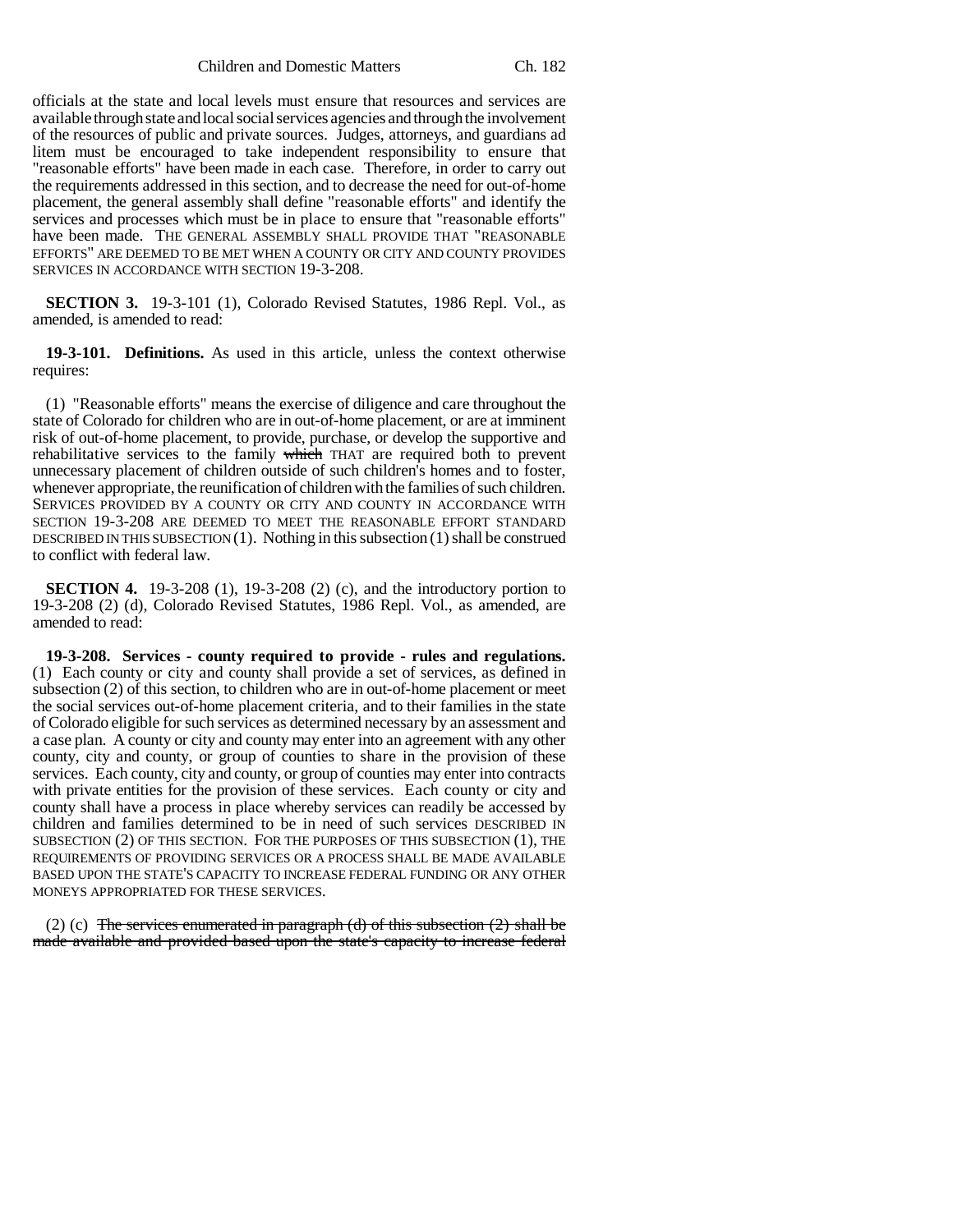## Ch. 182 Children and Domestic Matters

funding, or to obtain or allocate funding from other public or private sources. The department of social services shall evaluate the feasibility of securing such federal funding and shall submit a plan to the general assembly on or before December 1, 1993.

(d) Based upon the feasibility of increased federal funding, The following services shall be made available and provided BASED UPON THE STATE'S CAPACITY TO INCREASE FEDERAL FUNDING OR ANY OTHER MONEYS APPROPRIATED FOR THESE SERVICES AND as determined necessary and appropriate by individual case plans:

**SECTION 5.** 19-3-303 (1) (a), Colorado Revised Statutes, 1986 Repl. Vol., as amended, is amended BY THE ADDITION OF A NEW SUBPARAGRAPH to read:

**19-3-303. Definitions.** As used in this part 3, unless the context otherwise requires:

(1) (a) "Abuse" or "child abuse or neglect" means an act or omission in one of the following categories which threatens the health or welfare of a child:

(IV) ANY ACT OR OMISSION DESCRIBED IN SECTION 19-3-102 (1) (a), (1) (b), OR  $(1)$  (c).

**SECTION 6.** 26-5.5-102 (1) (f), Colorado Revised Statutes, 1989 Repl. Vol., as amended, is amended to read:

**26-5.5-102. Legislative declaration.** (1) The general assembly finds and declares that:

(f) A statewide family preservation program may be financed to provide intensive services for families where a child is at risk of an out-of-home placement based on criteria established by the state board of social services and to provide phased-in services aimed at reunifying families where a child has been placed out of the home, where appropriate, by reallocating available resources and tapping into other available federal funds When the maximum number of families appropriate for intensive or reunification services have been served, phased-in services for other troubled families may be financed with savings realized from providing intensive family preservation services to at-risk families as the alternative to out-of-home placements; and OR THROUGH MONEYS REALIZED FROM COST AVOIDANCE IN PREVENTION OF PLACEMENT.

**SECTION 7.** The introductory portion to 26-5.5-104 (4) (a), Colorado Revised Statutes, 1989 Repl. Vol., as amended, is amended to read:

**26-5.5-104. Statewide family preservation program - creation - single state agency designated - program criteria established - available services - powers and duties of agencies - local oversight - feasibility report.** (4) (a) SHORT-TERM intensive services shall be available for at-risk families to the extent possible in the family home, IN THE FAMILY HOME for a period not to exceed six weeks, except that an extended period, not to exceed ninety days, may be provided as deemed necessary by the family development specialist. Such services shall include, at a minimum, the following: